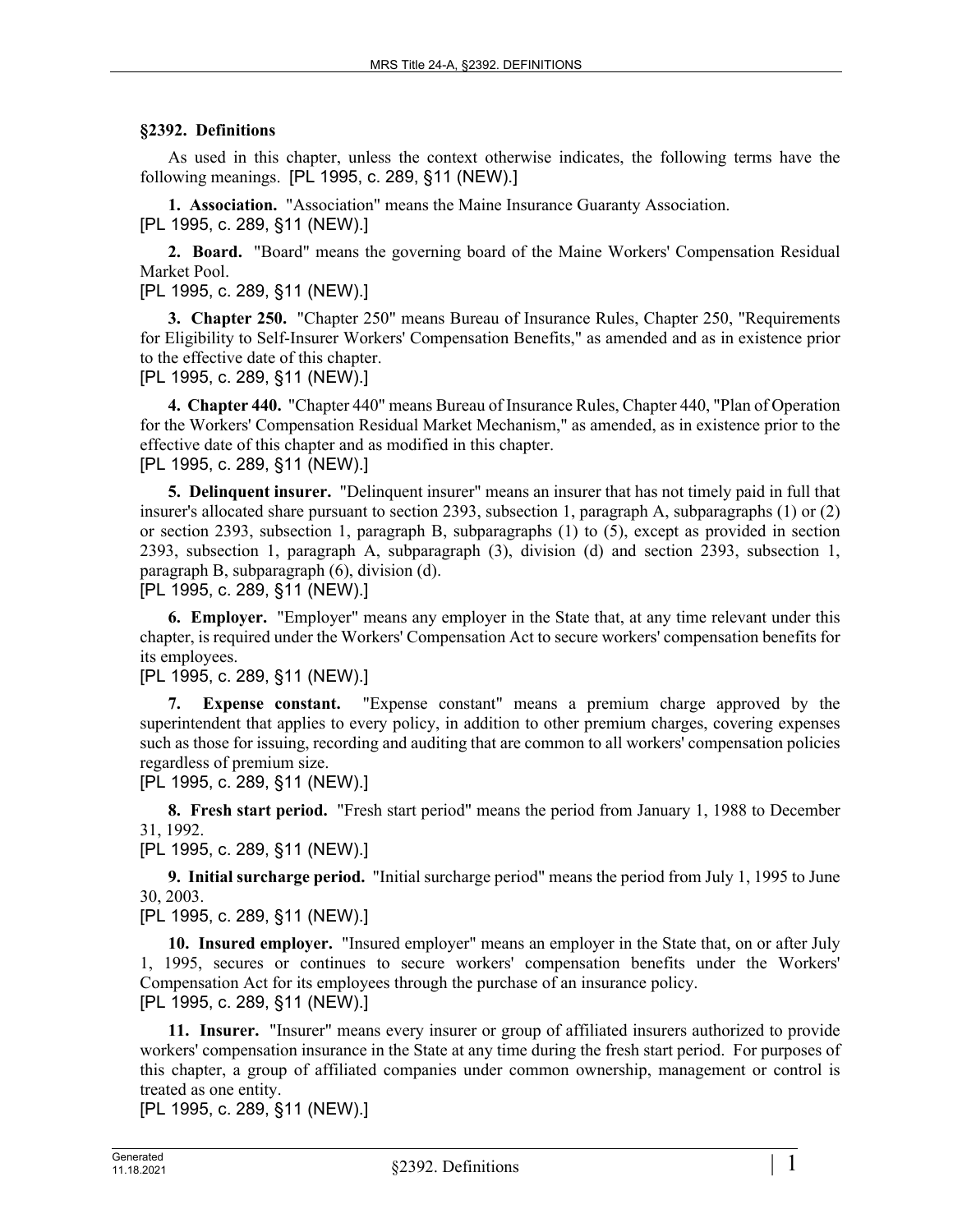**12. Large deductible policy.** "Large deductible policy" means a workers' compensation policy written with a per occurrence deductible in excess of \$5,000 or a medical deductible in excess of \$500. [PL 1995, c. 289, §11 (NEW).]

**13. Major insurer.** "Major insurer" means any insurer that was designated by the superintendent as a servicing carrier in the workers' compensation residual market in the State as of October 1, 1986. [PL 1995, c. 289, §11 (NEW).]

**14. Minor insurer.** "Minor insurer" means any insurer other than a major insurer. [PL 1995, c. 289, §11 (NEW).]

**15. Net direct written premium.** "Net direct written premium" means the Maine direct gross premiums charged less all return premiums, except dividends and savings refunded under participating policies, returned to policyholders for all Workers' Compensation and Occupational Disease Insurance written in this State. Excess workers' compensation insurance is not considered "net direct written premium."

## [PL 1995, c. 289, §11 (NEW).]

**16. Net present value.** "Net present value" is the sum of future payments, discounted to a specified valuation date at the discount rate provided.

[PL 1995, c. 289, §11 (NEW).]

**17. Plan year.** "Plan year" means, for an employer, the period beginning on the self-insured employer's plan approval or renewal date and ending the day before the next plan renewal or anniversary date. The plan renewal date for a member of a group self-insurer is the group's plan renewal date; the plan approval date for a new member joining an established group is the effective date of group membership. The plan year may be less than 12 months as a result of changes in plan accounting periods, midyear entry into a group self-insurance plan or termination of self-insurance authorization. [PL 1995, c. 289, §11 (NEW).]

**18. Policy year.** "Policy year" means the following:

A. With respect to a particular calendar year, all policies issued or renewed in that calendar year and all subsequent events occurring in later years relating to those policies, including premium adjustments, audit results and claims experience under those policies; and [PL 1995, c. 289, §11 (NEW).]

B. With respect to a particular employer, the 12-month period beginning upon the date of issuance or renewal of a policy and ending the day before the next renewal date and all subsequent events occurring in later years relating to those policies, including premium adjustments, audit results and claims experience under that policy. [PL 1995, c. 289, §11 (NEW).]

[PL 1995, c. 289, §11 (NEW).]

**19. Pool.** "Pool" means the Maine Workers' Compensation Residual Market Pool described in and governed by chapter 440.

## [PL 1995, c. 289, §11 (NEW).]

**20. Residual market.** "Residual market" means the instrument to provide coverage to employers not able to obtain coverage in the voluntary market. [PL 1995, c. 289, §11 (NEW).]

**21. Self-insured employer.** "Self-insured employer" means an employer that, on or after July 1, 1995, secures or continues to secure workers' compensation through a self-insured program under the Workers' Compensation Act as approved by the superintendent pursuant to the provisions of Title 39-A, section 403, subsection 3.

[PL 1995, c. 289, §11 (NEW).]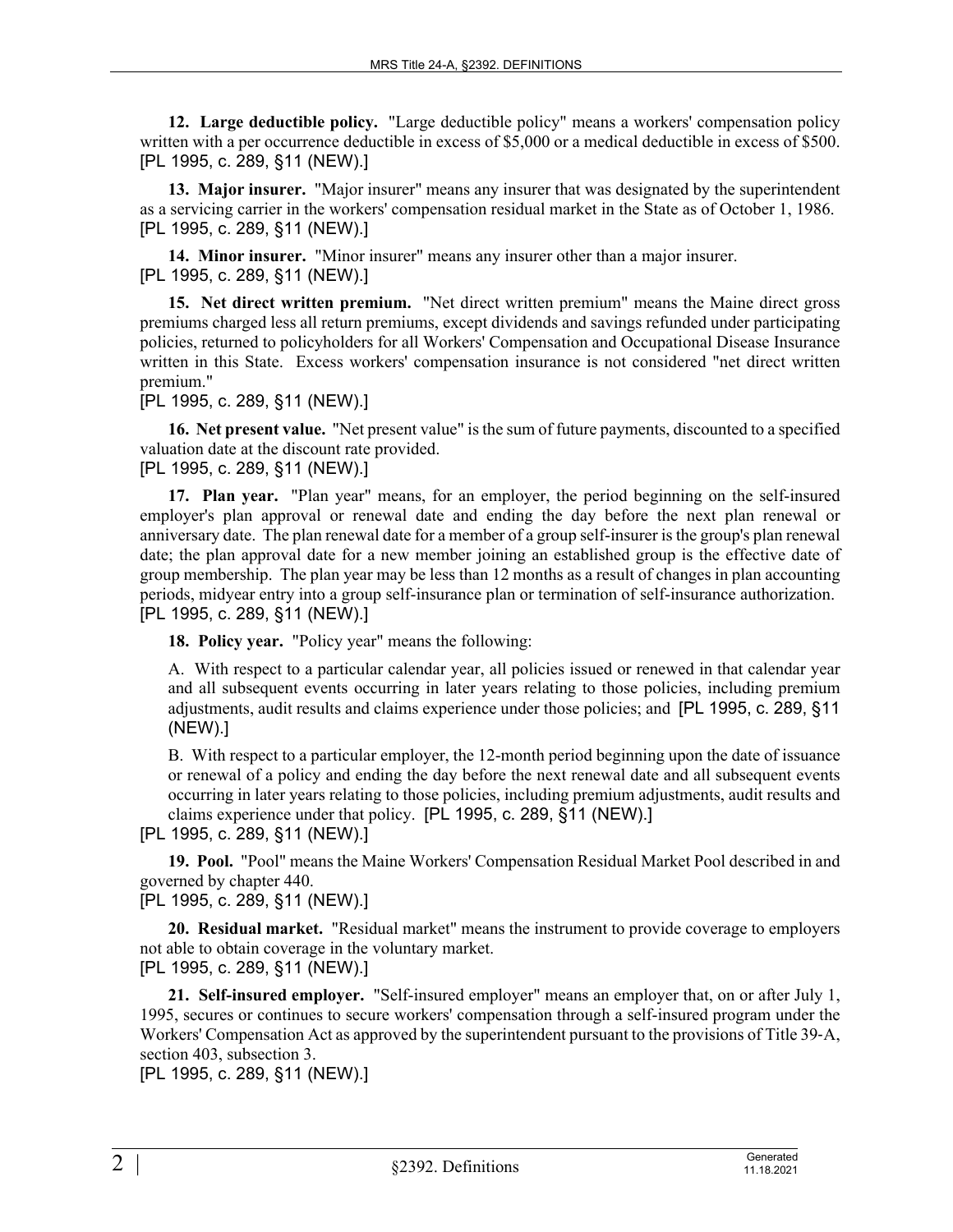**22. Self-insured group or groups.** "Self-insured group or groups" means a self-insured group approved by the superintendent pursuant to chapter 250, section 3. [PL 1995, c. 289, §11 (NEW).]

**22-A. Succession transaction.** "Succession transaction" means an asset sale, merger, consolidation, reorganization or restructuring that creates a successor self-insured employer. [PL 1995, c. 619, §1 (NEW); PL 1995, c. 619, §8 (AFF).]

**22-B. Successor self-insured employer.** "Successor self-insured employer" means any selfinsured employer that is a successor entity to another employer or employers doing business in this State. A successor self-insured employer includes any entity that purchases all or a portion of the assets of an employer or the surviving entity in any other merger, consolidation, reorganization or restructuring.

[PL 1995, c. 619, §1 (NEW); PL 1995, c. 619, §8 (AFF).]

**23. Superintendent.** "Superintendent" means the Superintendent of Insurance.

[PL 1995, c. 289, §11 (NEW).]

**24. Surchargeable premium.** "Surchargeable premium" means:

A. For insured employers, the manual workers' compensation premium applicable to the insured employer, as adjusted by any applicable experience modification factor, premium discount, expense constant and any other debits or credits to a lawfully received premium. In calculating the surchargeable premium for retrospectively rated policies and large deductible policies, "surchargeable premium" means the discounted workers' compensation standard premium, which is the manual premium that would apply to the insured employer absent the retrospectively rated or large deductible nature of the policy, as adjusted by any applicable experience modification factor, premium discount and expense constant. For retrospectively rated and large deductible policies, the insurer shall calculate a discounted standard premium amount utilizing estimated payrolls at policy inception, subject to the final determination upon audit, applying the insurer's manual rates, the insured's experience modification factor, any premium discount, expense constant and other debits or credits to a lawfully received premium. When calculating the discounted standard premium for policies with large deductibles, the maximum credit for the deductible option may not be greater than the amount approved by the superintendent in the most recent advisory loss cost filing for a \$5,000 indemnity deductible. [PL 1995, c. 289, §11 (NEW).]

B. For self-insured employers, the manual workers' compensation premium adjusted by the experience modification factor applicable to the self-insured employer, and any applicable premium discount and expense constant. For purposes of this definition, "manual premium" means the workers' compensation premium that would have been applicable to the individual self-insured employer if calculated using the advisory loss costs in effect at the time the surcharge is due multiplied by 1.2, applying the rating rules, excluding any premium discount, and experience rating procedure approved by the superintendent for the designated workers' compensation advisory organization pursuant to section 2382‑B, to the exposure and experience of the individual selfinsured employer. For a self-insured employer who is a member of a self-insurance group, "surchargeable premium" means the actual amount of workers' compensation premium that is paid to the self-insurance group including experience modification, premium discount and expense constant in accordance with the requirements of chapter 250, but excluding any surplus distributions credited against or applied to reduce premiums. [PL 1995, c. 289, §11 (NEW).]

[PL 1995, c. 289, §11 (NEW).]

**25. Timely pay; timely paid; timely payment.** "Timely pay," "timely paid" or "timely payment" means payment by the party responsible for the payments on or before the due date specified in this chapter.

[PL 1995, c. 289, §11 (NEW).]